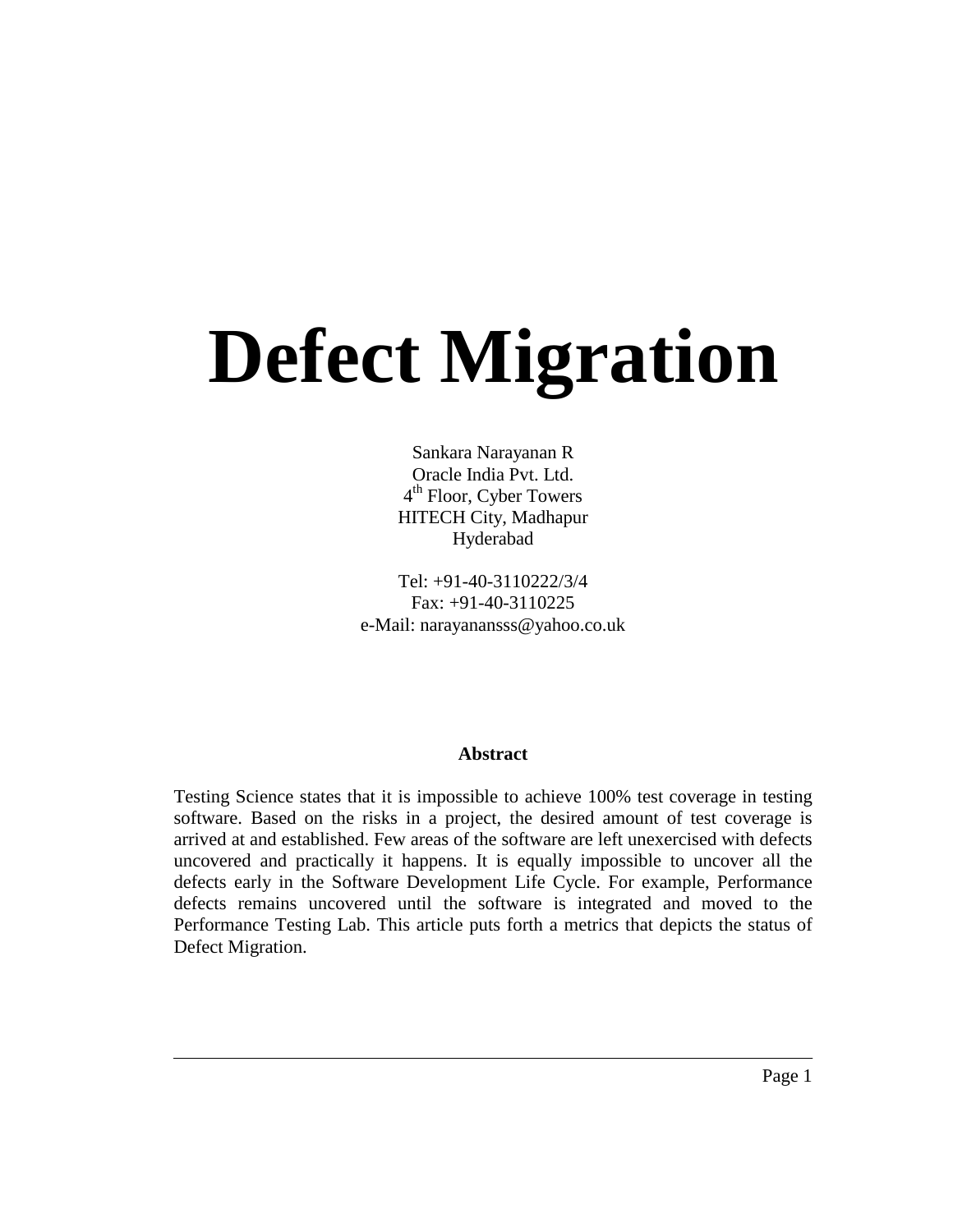#### **Objective of Testing**

Integration Testing uncovers some defects that ideally should have been uncovered in Unit Testing itself. System Testing uncovers some defects that ideally should have been uncovered in Integration Testing. Extrapolated, Customers unearth defects that ideally should have been uncovered by the Software Development Organization. Testing aims at finding defects in the product before the customer identifies it and make it defect-free. A Migrated Defect is defined as a defect that ideally should have been found in any of the previous testing phases. Stopping the Defect Migration is one of the key objectives of any Testing Activity

The product is excellent. There is always a scope for improvement. The product undergoes changes and accommodates enhancements. This makes Regression Testing inevitable. Foreseeing the future becomes inevitable to stop defect injection and it is one of the key objectives of any Testing Activity.

#### **Why Defect Migration happens**

Testers are human. The errors that human psychology permits apply here as well. This natural phenomenon needs to be overseen. Scientific principles indeed teach the relevant testing methodologies to minimize the risk of this human psychology inhibiting the defect migration but not to mitigate it.

It is practically impossible to achieve 100% test coverage. This leaves the tester with the fact that some customer in some corner of this world is going to execute a test path that is not covered in (his/her) testing.

Software Developers write code that works adequately, considering the additional work needed there as an 'enhancement'. They defer doing the same attributing it to other work pressure. They often provide justification to the top management in unusual ways and this eventually results in the migration of the defects.

Reviews are the best way to uncover defects early in SDLC, though it is costly. Project Manager failing to justify the review that needs to be scheduled allows the defects to get migrated.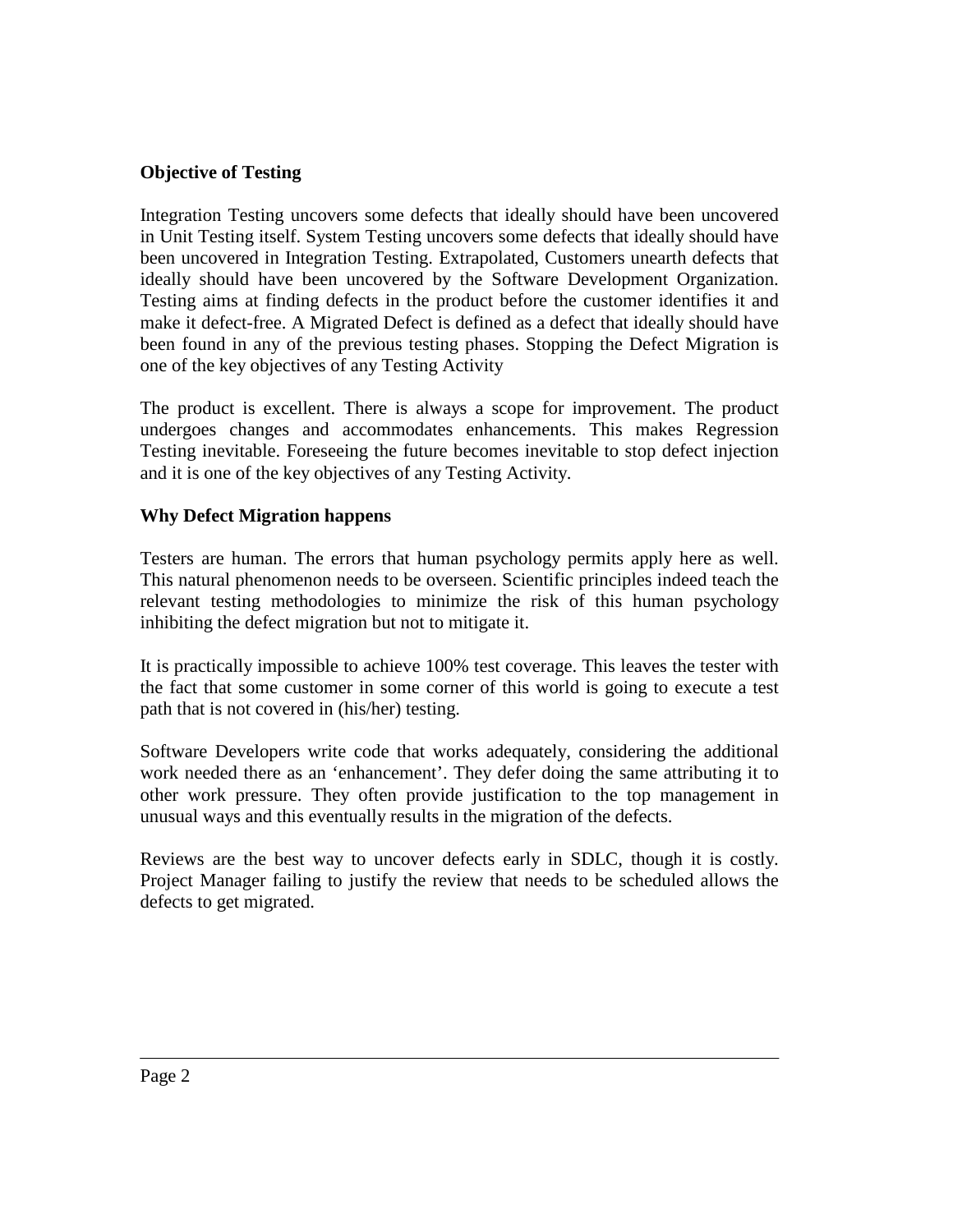#### **Defect Migration Accounting**

Measuring a Quality Attribute and taking necessary steps to enhance their quality ensures Continuous Improvement in the quality of the Attribute. Defect Migration Index (DMI) measures Defect Migration from one phase to another.

| DMI of Testing Phase Y to Phase $X =$ | Number of Migrated Defects from Phase X    |
|---------------------------------------|--------------------------------------------|
|                                       | Number of Defects found in Testing Phase Y |

DMI accounts for the migrated defects to a testing phase. In an ideal environment, it should be zero.

Consider the following Defect Distribution – An Example

| <b>Testing Phase</b>       | <b>Defects Injection Stage</b> |               |                          |                          |  |
|----------------------------|--------------------------------|---------------|--------------------------|--------------------------|--|
|                            | <b>Requirements</b>            | <b>Design</b> | Coding                   | <b>Build</b>             |  |
| <b>Requirements Review</b> | 15                             |               |                          |                          |  |
| <b>Design Review</b>       |                                | 76            | $\overline{\phantom{0}}$ | $\overline{\phantom{0}}$ |  |
| <b>Unit Testing</b>        |                                | 23            | 98                       | $\overline{\phantom{0}}$ |  |
| <b>System Testing</b>      |                                |               | 34                       |                          |  |
| <b>Beta Testing</b>        |                                | 25            |                          |                          |  |

The below is the DMI Chart for the above distribution.

| DMI of                | <b>Requirements</b>      | <b>Design</b>    | Coding           | <b>Build</b>    |
|-----------------------|--------------------------|------------------|------------------|-----------------|
| <b>Requirements</b>   | $\overline{\phantom{0}}$ |                  |                  |                 |
| <b>Review</b>         |                          |                  |                  |                 |
| <b>Design Review</b>  | $0/(0+76)$               |                  |                  |                 |
|                       | $= 0.00(0\%)$            |                  |                  |                 |
| <b>Unit Testing</b>   | $0/(0+23+98)$            | $23/(0+23+98)$   |                  |                 |
|                       | $= 0.00(0\%)$            | $= 0.19(19\%)$   |                  |                 |
| <b>System Testing</b> | $0/(0+9+34+14)$          | $9/(0+9+34+14)$  | $34/(0+9+34+14)$ |                 |
|                       | $= 0.00(0\%)$            | $= 0.16(16\%)$   | $=0.60(60\%)$    |                 |
| <b>Beta Testing</b>   | $2/(2+25+11+6)$          | $25/(2+25+11+6)$ | $11/(2+25+11+6)$ | $6/(2+25+11+6)$ |
|                       | $= 0.45(45%)$            | $= 0.57(57%)$    | $=0.25(25%)$     | $=0.14(14\%)$   |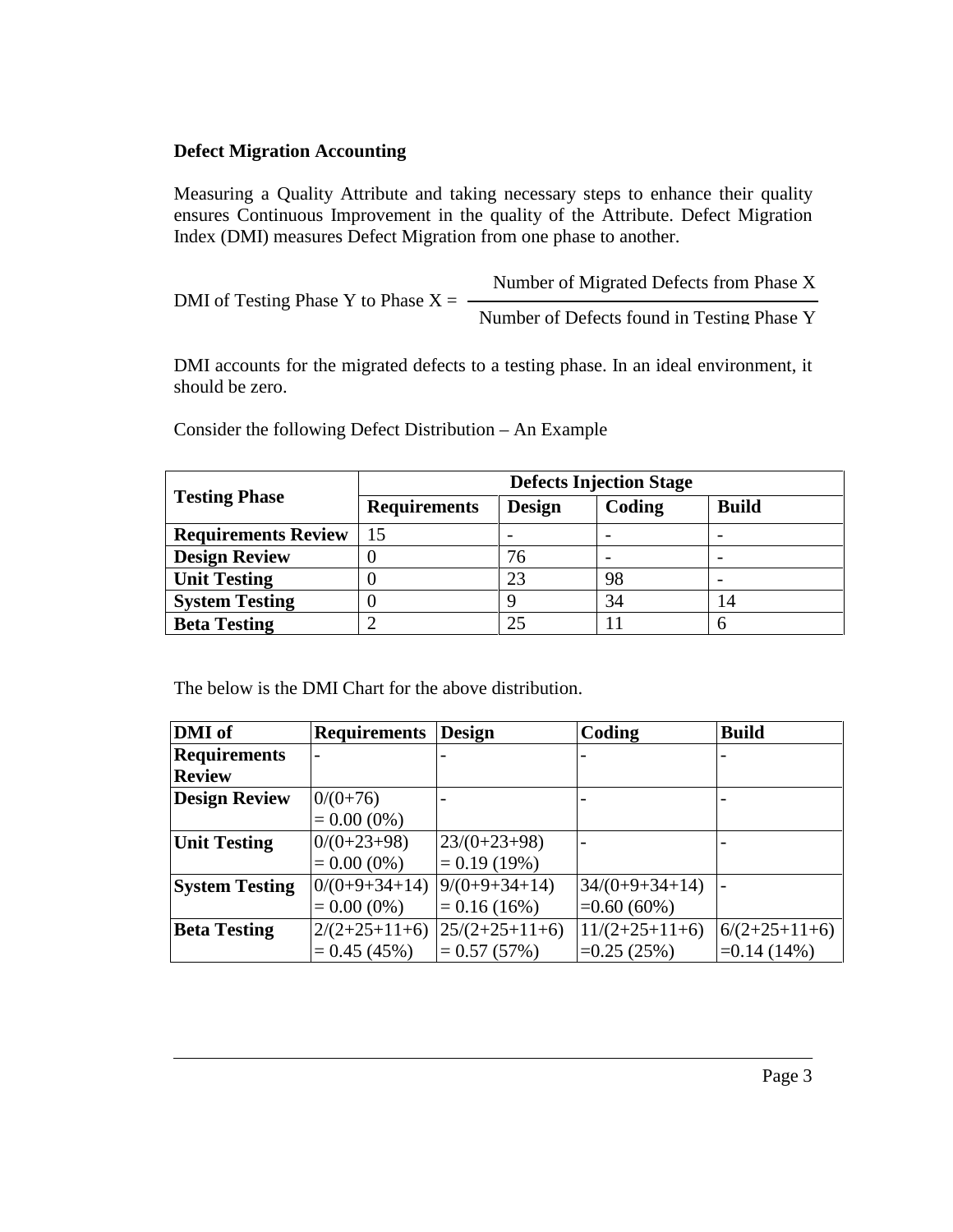

#### **Significance of DMI**

DMI serves as a metric that shows the status of effectiveness of the testing in stopping the Defect Migration. Unlike Defect Removal Efficiency, this accounts for defects migrated from any Phase X to Phase Y.

DMI chart shall occupy a section in the Project Closure Analysis Report. The Top Management shall use DMI as the measure of the performance of the testing activity. In the above example, DMI of System Testing to Coding  $= 0.60$ . This indicates that Unit Testing is not convincing and needs improvement.